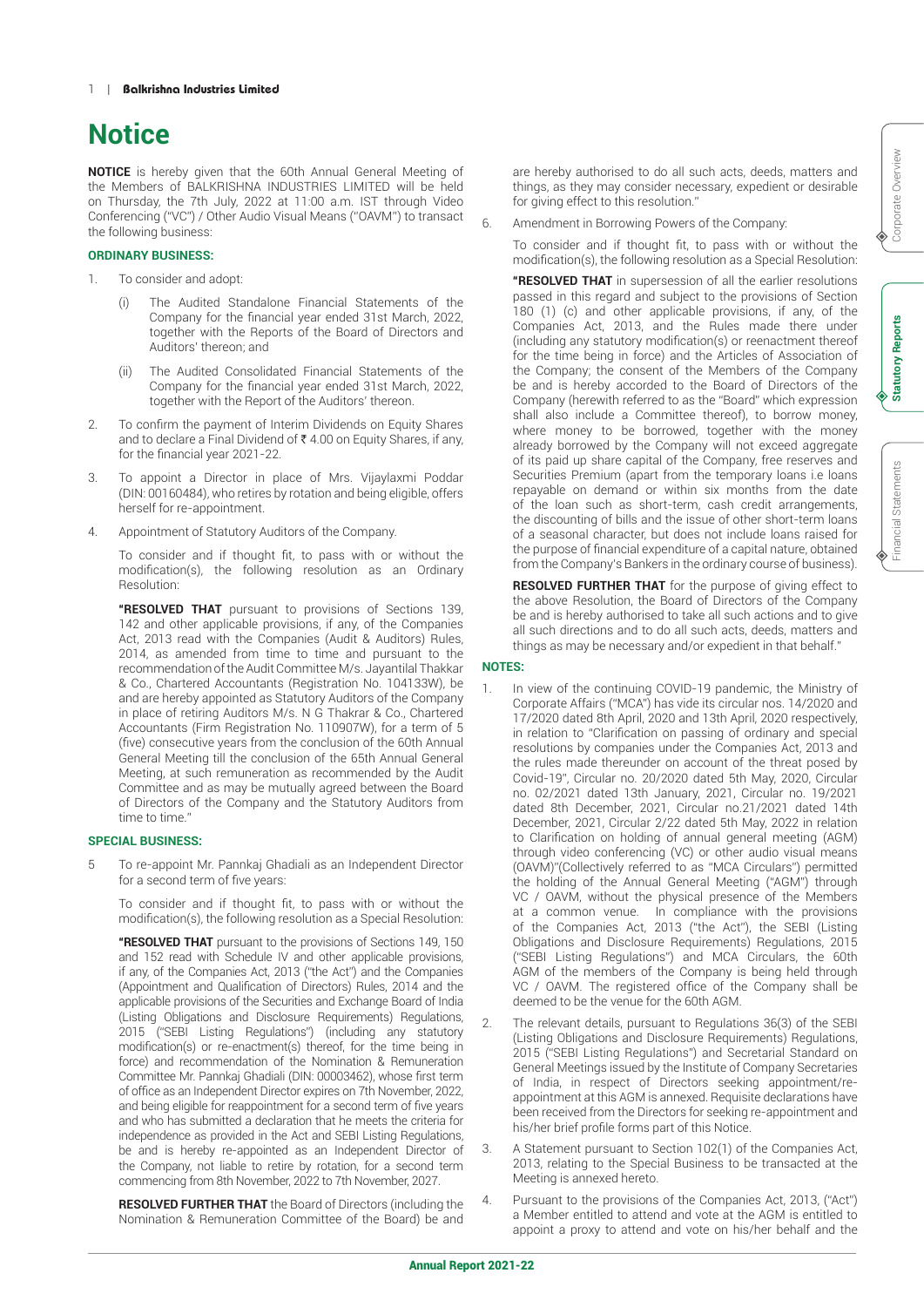

proxy need not be a Member of the Company. Since this AGM is being held pursuant to the MCA and SEBI Circulars through VC / OAVM, physical attendance of Members has been dispensed with. Accordingly, the facility for appointment of proxies by the Members will not be available for the AGM and hence the Proxy Form, Attendance Slip and Route Map are not annexed to this Notice.

- 5. Institutional shareholders/corporate shareholders (i.e. other than individuals, HUF's, NRI's, etc.) are required to send a scanned copy(PDF Format) of their respective Board or governing body Resolution/Authorisation etc., authorising their representative to attend the AGM through VC/OAVM on their behalf and to vote through remote e-voting. The said Resolution/Authorisation shall be sent to the Scrutiniser by e-mail on its registered e-mail address to gbbbabuji@yahoo.co.in in with a copy marked to einward.ris@kfintech.com.
- 6. The business set out in the Notice will be transacted through electronic voting system and the Company is providing facility for voting by electronic means. Instructions and other information relating to remote e-voting are given in this Notice under Note No.20.
- 7. To support Green Initiative and for receiving all communication including Annual Report, Notices, Circulars, etc. from the Company electronically, the Members who have not yet registered their email addresses are requested to register the same with their Depository Participants (DPs) in case the shares are held by them in electronic form and with the Company or Registrar and Share Transfer Agent of the Company – KFin Technologies Limited (Kfintech) in case the shares are held by them in physical form.
- 8. Members are requested to intimate changes, if any, pertaining to their Name, Postal address, E-mail address, Telephone/Mobile numbers, Permanent Account Number (PAN), Nominations, Bank details such as, name of the bank and branch details, bank account number, MICR code, IFSC code, etc., (a) For shares held in electronic form: to their Depository Participants (DPs) (b) For shares held in physical form: to the Company/ Registrar and Transfer Agent in prescribed Form ISR-1 and other forms pursuant to SEBI Circular No. SEBI/HO/MIRSD/ MIRSD\_RTAMB/P/CIR/2021/655 dated November 3, 2021. The Company has sent letters for furnishing the said required details. Format of the forms are available on the Company's Website www.bkt-tires.com.
- 9. Members may please note that SEBI vide its Circular No. SEBI/HO/MIRSD/MIRSD\_RTAMB/P/CIR/2022/8 dated January 25, 2022 has mandated the listed companies to issue securities in dematerialised form only while processing service requests viz. Issue of duplicate securities certificate; claim from unclaimed suspense account; renewal/exchange of securities certificate; endorsement; sub-division/splitting of securities certificate; consolidation of securities certificates/folios; transmission and transposition. Accordingly, Members are requested to make service requests by submitting a duly filled and signed Form  $ISR - 4$ , the format of which is available on the Company's website www.bkt-tires.com.
- 10. SEBI vide its notification dated 24th January, 2022 has mandated that all requests for transfer of securities including transmission and transposition requests shall be processed only in dematerialised form. In view of the same and to eliminate all risks associated with physical shares and avail various benefits of dematerialisation Members are advised to dematerialise the shares held by them in physical form. Members can contact the Kfintech/Company for assistance in this regard.
- 11. As per the provisions of Section 72 of the Act and SEBI Circular, the facility for making nomination is available for the Members in respect of the shares held by them. Members who have not yet registered their nomination are requested to register the same by submitting Form No. SH-13. If a Member desires to opt out of Nomination he/she may submit the same in Form ISR – 3 or cancel the earlier nomination and record a fresh nomination, he/ she may submit the same in Form SH-14. The said

forms can be downloaded from the Company's website www.bkt-tires.com. Members are requested to submit the said details to their DP in case the shares are held by them in dematerialised form and to the Kfintech/Company in case the shares are held in physical form.

- 12. In case of joint holders, the Member whose name appears as the first holder in the order of names as per the Register of Members of the Company will be entitled to vote at the AGM.
- Members seeking any information with regard to the accounts or any matter to be placed at the AGM, are requested to write an email to the Company on or before 30th June, 2022 at Company's email id: shares@bkt-tires.com.
- 14. Pursuant to the provisions of Section 124 of the Act read with the Investor Education and Protection Fund Authority (Accounting, Audit, Transfer and Refund) Rules, 2016 (IEPFA Rules) as amended from time to time, the Company has transferred the unpaid / unclaimed dividends declared up to financial year 2013-14, on due date to the Investor Education and Protection Fund ('IEPF') established by the Central Government. Details of unpaid / unclaimed dividend amounts lying with the Company are uploaded on website of the Company viz: www.bkt-tires. com, and also on website of the Ministry of Corporate Affairs.
- 15. As per Section 124(6) of the Act read with the IEPFA Rules as amended from time to time, all the shares in respect of which dividend has not been encashed or claimed for seven consecutive years or more shall be transferred to designated Demat Account of the IEPF Authority ("IEPF Account") within a period of thirty days of such shares becoming due to be transferred to the IEPF Account.

Accordingly, during the year 2021-22, 3,129 Equity shares of ₹ 2.00 each were transferred within 30 days of due date of transfer i.e., 18th November, 2021 to the IEPF Account after following the prescribed procedure. The Shareholders will be able to claim these dividend / equity shares pursuant to IEPFA Rules by making an online application in web form No. IEPF-5 available on the website www.iepf.gov.in and sending a physical copy of the same, duly signed to the Company, along with requisite documents enumerated in the Form No. IEPF-5. No claims shall lie against the Company in respect of the dividend/ shares so transferred.

- 16. Unclaimed / Unpaid Dividend for financial year 2014-15, will fall due for transfer to IEPF on 17th August, 2022. Those members who have so far not encashed their dividend warrants from the financial year 2014-15, are requested to contact the Company or Company's Registrar – KFinTech at the earliest.
- In compliance with the aforesaid MCA and SEBI Circulars, Notice of the 60th AGM along with the Annual Report for year 2021-22 is being sent only through electronic mode to those Members whose email addresses are registered with the Company/ Depository Participants. Members may note that the Notice and Annual Report 2021-22 will also be available on the Company's website www.bkt-tires.com and websites of the Stock Exchanges i.e. BSE Limited and National Stock Exchange of India Limited at www.bseindia.com and www.nseindia.com respectively, and on the website of Company's Registrar KFinTech: https://evoting.kfintech.com.
- Subject to approval of the Members at the AGM, the dividend will be paid to the Members whose names appear on the Company's Register of Members as on the Record Date i.e., 27th June, 2022 and in respect of the shares held in dematerialised mode, to the Members whose names are furnished by National Securities Depository Limited and Central Depository Services (India) Limited as beneficial owners as on that date.

The payment of such final dividend subject to deduction of tax at source as recommended by the Board of Directors, if approved at the AGM, will be made on or after 7th July, 2022 but within stipulated time, to all the beneficial owners in respect of shares held in dematerialised form as per the data as may be made available by the National Securities Depository Limited ("NSDL")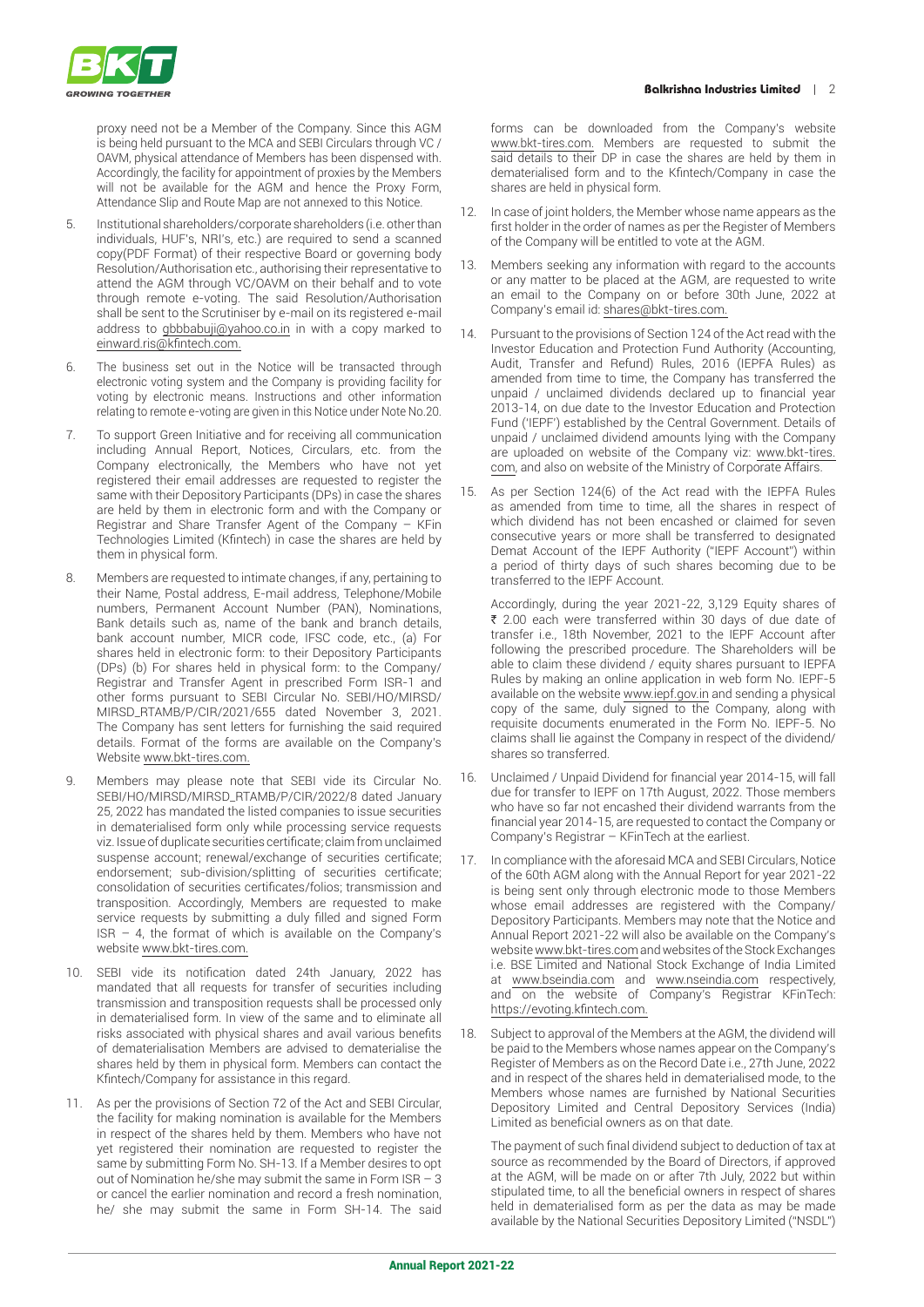#### 3 | **Balkrishna Industries Limited**

and the Central Depository Services (India) Limited ("CDSL"), collectively "Depositories", as of end of day of Monday, the 27th June, 2022 and to all the Members in respect of shares held in physical form after giving effect to valid transmission or transposition requests lodged with the Company as at the close of business hours on Monday, the 27th June, 2022.

Payment of dividend shall be made through electronic mode to the Shareholders who have updated their bank account details. Dividend warrants / demand drafts will be dispatched to the registered address of the shareholders who have not updated their bank account details. Shareholders are requested to register / update their complete bank details: (a) with their Depository Participant(s) with whom they maintain their demat accounts, if shares are held in dematerialised mode by submitting the requisite documents, and (b) with the Company / KFinTech, if shares held in physical mode, by submitting scanned copy of the signed request letter which shall contain shareholder's name, folio number, bank details (Bank account number, Bank and Branch Name and address, IFSC, MICR details).

19. Tax Deductible at Source / Withholding tax:

Pursuant to the requirement of Income Tax Act, 1961, the Company will be required to withhold taxes at the prescribed rates on the dividend paid to its shareholders. The withholding tax rate would vary depending on the residential status of the shareholder and documents submitted by shareholder with the Company/ KFinTech/ Depository Participant.

# **A. Resident Shareholders:**

A.1. Tax Deductible at Source for Resident Shareholders

| Sr.No.<br>(1)  | <b>Particulars</b><br>(2)                                                                                                                        | Withholding<br>tax rate<br>(3)             | Documents required (if any)/<br><b>Remarks</b><br>(4)                                                                                                                                                                                                                                                                                                                                                                                                                                                                                                                                   |
|----------------|--------------------------------------------------------------------------------------------------------------------------------------------------|--------------------------------------------|-----------------------------------------------------------------------------------------------------------------------------------------------------------------------------------------------------------------------------------------------------------------------------------------------------------------------------------------------------------------------------------------------------------------------------------------------------------------------------------------------------------------------------------------------------------------------------------------|
| $\mathbf{1}$ . | Valid PAN<br>updated in the<br>Company's<br>Register of<br>Members                                                                               | 10%                                        | document required If dividend<br>No.<br>does not exceed ₹ 5,000/-, no TDS/<br>withholding tax will be deducted<br>during the year. Also, please refer note<br>(v) below.                                                                                                                                                                                                                                                                                                                                                                                                                |
| 2.             | No PAN/<br>Valid PAN not<br>updated in the<br>Company's<br>Register of<br>Members                                                                | 20%                                        | TDS/Withholding tax will be deducted,<br>regardless of dividend amount, if PAN<br>of the shareholder is not registered<br>KFinTech/<br>with<br>the<br>Company/<br>Depository Participant.<br>All the shareholders are requested<br>to update, on or before 27th June,<br>2022, their PAN with their Depository<br>Participant (if shares are held in<br>electronic form) and Company /<br>KFinTech (if shares are held in physical<br>form). Please quote all the folio<br>numbers under which you hold your<br>shares while updating the records.<br>Please also refer note (v) below. |
| 3.             | Availability<br>of lower/ nil<br>tax deduction<br>certificate<br>issued by<br>Income Tax<br>Department u/s<br>197 of Income<br>Tax Act.<br>1961. | Rate<br>specified<br>in the<br>certificate | deduction<br>certificate<br>tax<br>l ower<br>obtained from Income Tax Authority<br>to be submitted on or before 27th<br>June, 2022                                                                                                                                                                                                                                                                                                                                                                                                                                                      |

A.2. No Tax Deductible at Source on dividend payment to resident shareholders if the Shareholders submit following documents as mentioned in column no.4 of the below table with the Company/ KFinTech/Depository Participant on or before 27th June, 2022.

| Sr.No.<br>(1)         | Particulars<br>(2)                                                                                                                                     | Withholding<br>tax rate<br>(3) | Documents required (if any)/<br>Remarks<br>(4)                                                                                                                                                       |
|-----------------------|--------------------------------------------------------------------------------------------------------------------------------------------------------|--------------------------------|------------------------------------------------------------------------------------------------------------------------------------------------------------------------------------------------------|
| 1.                    | Submission of form<br>15G/15H                                                                                                                          | <b>NIL</b>                     | Declaration in Form No. 15G<br>(applicable to an individual<br>who is below 60 years) /<br>Form 15H (applicable to an<br>individual who is 60 years<br>and above), fulfilling certain<br>conditions. |
| $\mathcal{D}_{\cdot}$ | Shareholders to whom<br>section 194<br>of the Income Tax,<br>1961 does not apply<br>as per second proviso<br>to section 194 such as<br>LIC, GIC. etc.  | NII                            | Documentary evidence<br>tor<br>exemption u/s 194 of Income<br>Tax Act, 1961.                                                                                                                         |
| 3.                    | Shareholder covered<br>u/s 196 of Income<br>Tax Act, 1961 such<br>as Government,<br>RBI, corporations<br>established by Central<br>Act & mutual funds. | NIL                            | Documentary evidence for<br>coverage u/s 196 of Income<br>Tax Act, 1961.                                                                                                                             |
| 4.                    | Category I and II<br>Alternate Investment<br>Fund                                                                                                      | <b>NIL</b>                     | SEBI registration certificate<br>to claim benefit under section<br>197A (1F) of Income Tax Act,<br>1961.                                                                                             |
|                       | · Recognised<br>provident funds<br>• Approved<br>superannuation<br>fund<br>• Approved gratuity<br>fund                                                 | NII                            | Necessary<br>documentary<br>evidence as per Circular No.<br>18/2017 issued by Central<br>Board of Direct<br>Taxes (CBDT).                                                                            |
| 5.                    | National Pension<br>Scheme                                                                                                                             | NII                            | No TDS/ withholding tax<br>as per section 197A (1E) of<br>Income Tax Act, 1961.                                                                                                                      |
| 6.                    | Any resident<br>shareholder exempted<br>from TDS deduction<br>as per the provisions<br>of Income Tax Act or<br>by any other law or<br>notification     | <b>NIL</b>                     | Necessary documentary<br>evidence<br>substantiating<br>exemption from deduction of<br>TDS.                                                                                                           |

#### **B. Non-Resident Shareholders:**

The table below shows the withholding tax on dividend payment to non-resident shareholders who submit, on or before 27th June, 2022, the following document(s), as mentioned in column no.4 of the below table, to the Company / KFinTech.

 In case all necessary documents are not submitted, then the TDS/ Withholding tax will be deducted @ 20% (plus applicable surcharge and cess).

| Sr.No.<br>(1) | <b>Particulars</b><br>(2)                                                                                                             | Withholding<br>tax rate (3)                                                         | Documents required (if any)/<br><b>Remarks</b><br>(4)                                                                                                                                                                                                                                                                                                                                                                                                                                                                                                                                                                                                                                                                                                                   |
|---------------|---------------------------------------------------------------------------------------------------------------------------------------|-------------------------------------------------------------------------------------|-------------------------------------------------------------------------------------------------------------------------------------------------------------------------------------------------------------------------------------------------------------------------------------------------------------------------------------------------------------------------------------------------------------------------------------------------------------------------------------------------------------------------------------------------------------------------------------------------------------------------------------------------------------------------------------------------------------------------------------------------------------------------|
| 1.            | Foreign<br>Institutional<br>Investors<br>(FIIs) / Foreign<br>Portfolio<br>Investors<br>(FPIs) / Other<br>Non-Resident<br>shareholders | 20% (plus<br>applicable<br>tax treaty rate, required:<br>whichever is<br>beneficial | FPI registration certificate in case of<br>Fils / FPIs.<br>surcharge To avail beneficial rate of tax treaty<br>and cess) or following tax documents would be<br>1. Tax Residency certificate issued<br>by revenue authority of country of<br>residence of shareholder for the<br>year in which dividend is received<br>2. PAN or declaration as per Rule 37BC<br>of Income Tax Rules, 1962 in a<br>specified format.<br>3. Form 10F filled & duly signed<br>4. elf-declaration for nonexistence of<br>permanent establishment/ fixed<br>base in India (Note: Application of<br>beneficial Tax Treaty Rate shall<br>depend upon the completeness of<br>the documents submitted by the<br>Non- Resident shareholder and<br>review to the satisfaction of the<br>Company). |

Corporate Overview Corporate Overview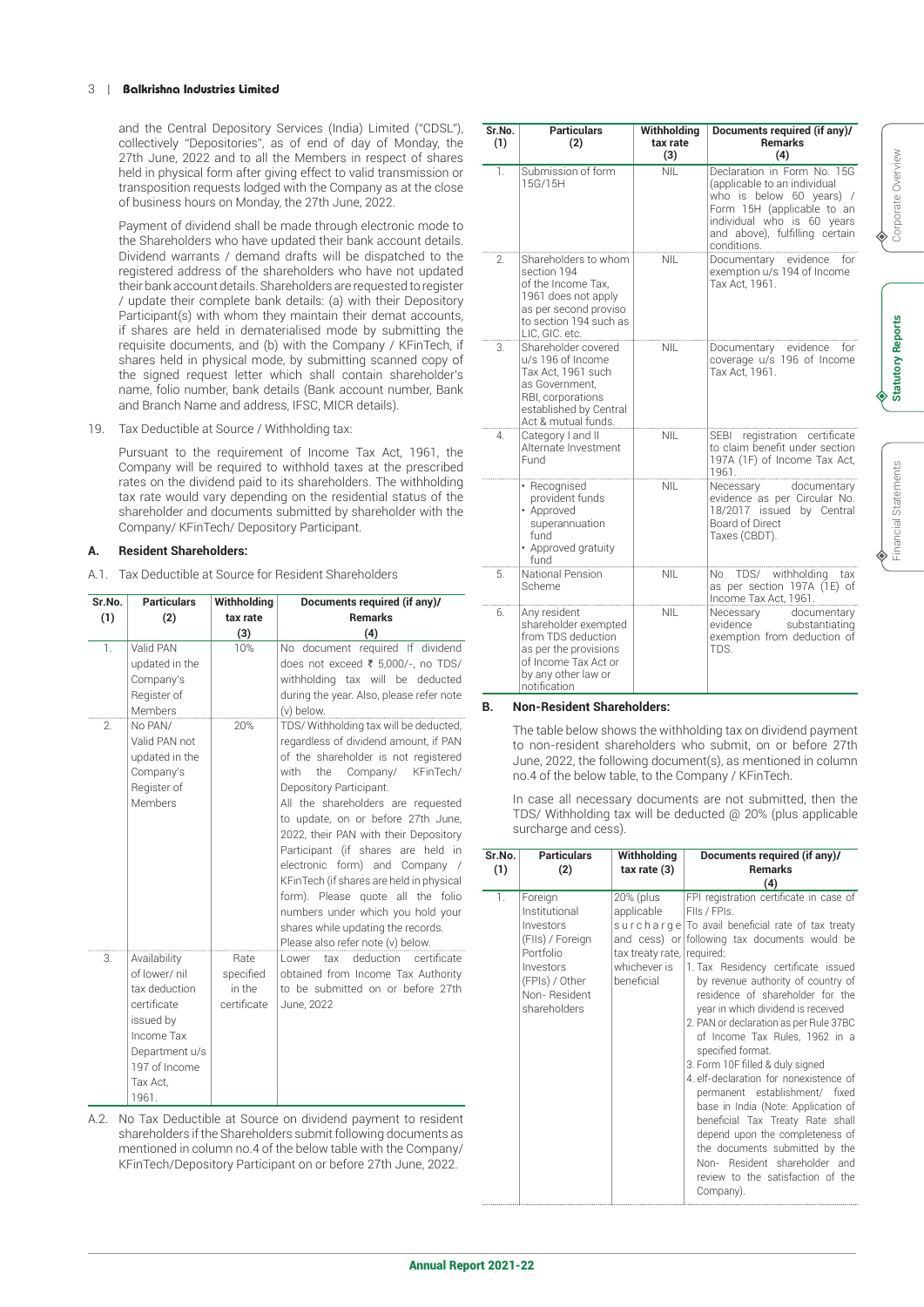

| $\mathfrak{D}$ | Indian Branch of a<br>Foreign Bank                                                                                                                                                                                             | NII.           | Lower tax deduction certificate<br>u/s 195(3) obtained from Income<br>Authority Self-declaration<br>Tax<br>confirming that the income is<br>received on its own account and not<br>on behalf of the Foreign Bank and<br>the same will be included in taxable<br>income of the branch in India |  |
|----------------|--------------------------------------------------------------------------------------------------------------------------------------------------------------------------------------------------------------------------------|----------------|-----------------------------------------------------------------------------------------------------------------------------------------------------------------------------------------------------------------------------------------------------------------------------------------------|--|
| 3.             | Availability of<br>I ower/ NII<br>tax duction<br>certificate issued<br>by Income Tax<br>Authority                                                                                                                              | in certificate | Rate specified Lower tax deduction certificate<br>obtained from Income Tax Authority                                                                                                                                                                                                          |  |
| 4.             | Any non-resident<br>shareholder<br>exempted<br>from<br>WHT deduction as<br>per the provisions<br>of Income Tax<br>Act or any other<br>law such as The<br>United Nations<br>(Privileges<br>and<br>Immunities) Act<br>1947, etc. | <b>NII</b>     | Necessary documentary evidence<br>substantiating exemption<br>from<br>WHT deduction                                                                                                                                                                                                           |  |

#### **Notes:**

- (i) The Company will issue soft copy of the TDS certificate to its shareholders through e-mail registered with KFinTech post payment of the dividend. Shareholders will be able to download Form 26AS from the Income Tax Department's website https:// incometaxindiaefiling.gov.in
- (ii) The aforesaid documents such as Form 15G/ 15H, documents under sections 196, 197A, FPI Registration Certificate, Tax Residency Certificate, Lower Tax certificate etc. can be uploaded on the link https://ris.kfintech.com/form15 on or before 27th June, 2022 to enable the Company to determine the appropriate TDS / withholding tax rate applicable. Any communication on the tax determination/deduction received after 27th June, 2022 shall not be considered. Formats of Form 15G / Form 15H can be downloaded from the link https://ris.kfintech.com/form15.
- (iii) Application of TDS rate is subject to necessary verification by the Company of the shareholder details as available in Register of Members as on the Record Date, and other documents available with the Company/ KFinTech.
- (iv) In case TDS is deducted at a higher rate, an option is still available with the shareholder to file the return of income and claim an appropriate refund.
- (v) No TDS will be deducted in case of resident individual shareholders who furnish their PAN details and whose dividend does not exceed  $\bar{\tau}$  5,000/-. However, where the PAN is not updated in Company/KFinTech/ Depository Participant records or in case of an invalid PAN, the Company will deduct TDS u/s 194 without considering the exemption limit of  $\bar{\tau}$  5,000/-.

All the shareholders are requested to update their PAN with their Depository Participant (if shares are held in electronic form) and Company / KFinTech (if shares are held in physical form) against all their folio holdings on or before 27th June, 2022.

(vi) In the event of any income tax demand (including interest, penalty, etc.) arising from any misrepresentation, inaccuracy or omission of information provided by the shareholder, such shareholder will be responsible to indemnify the Company and also, provide the Company with all information / documents and co-operation in any appellate proceedings.

This Communication is not exhaustive and does not purport to be a complete analysis or listing of all potential tax consequences in the matter of dividend payment. Shareholders should consult their tax advisors for requisite action to be taken by them.

#### **20. Instructions for e-voting and joining the AGM are as follows:**

#### **Voting through electronic means:**

(i) In compliance with the provisions of Section 108 of the Act, Rule 20 of the Companies (Management and Administration) Rules, 2014 and Regulation 44 of the SEBI Listing Regulations, as amended and in terms of SEBI vide circular no.SEBI/HO/CFD/ CMD/CIR/P/2020/242 dated 9th December, 2020 in relation to e-voting Facility provided by Listed Entities, the Company provides to its Members, the facility to exercise their right to vote on resolutions proposed to be considered at the 60th AGM by electronic means and the business may be transacted through e-voting services.

 The facility of casting the votes by the Members using the electronic voting system from a place other than venue of the AGM ("remote e-voting") will be provided by KFin Technologies Limited (KFinTech).

- (ii) The Board of Directors has appointed Mr. G.B.B. Babuji, a Practicing Company Secretary as the Scrutiniser to scrutinise the voting during the AGM and remote e-voting process in a fair and transparent manner.
- (iii) Members who have cast their vote by remote e-voting prior to the AGM may also attend/ participate in the AGM through VC / OAVM but shall not be entitled to cast their vote again.
- (iv) The voting rights of Members shall be in proportion to their shares in the paid-up equity share capital of the Company as on the cut- off date.
- (v) The remote e-voting period commences on Monday, the 4th July, 2022 (9:00 a.m.) and ends on Wednesday, the 6th July, 2022 (5:00 p.m.). During this period, the Members of the Company, holding shares either in physical form or in dematerialised form, (as on the cut-off date of 30th June, 2022) may cast their votes by remote e-voting. The remote e-voting module shall be disabled by KFinTech for voting thereafter.
- (vi) Once the vote on a resolution is cast by a Member through e-voting, the concerned member shall not be allowed to change it subsequently.
- (vii) A person who is not a Member as on the cut-off date should treat this Notice of AGM for information purpose only.
- (viii) All documents referred to in the accompanying Notice are open for inspection up to the date of the 60th AGM of the Company through electronic mode.
- (ix) The Register of Directors and Key Managerial Personnel and their shareholding maintained under Section 170 of the Act and the Register of Contracts and Arrangements in which Directors are interested maintained under Section 189 of the Act shall be made available at the AGM through electronic mode.
- (x) **Login method for e-voting and joining virtual meeting for Individual shareholders holding securities in demat mode in terms of SEBI Circular dated 9th December, 2020:** Pursuant to SEBI circular no. SEBI/HO/CFD/CMD/CIR/P/2020/242 dated December 9, 2020 on "e-voting facility provided by Listed Companies", e-voting process has been enabled to all the individual demat account holders, by way of single login credential, through their demat accounts / websites of Depositories / DPs in order to increase the efficiency of the voting process. Individual demat account holders would be able to cast their vote without having to register again with the e-voting service provider (ESP) thereby not only facilitating seamless authentication but also ease and convenience of participating in e-voting process.

 Shareholders are advised to update their mobile number and email Id in their demat accounts in order to access e-voting facility.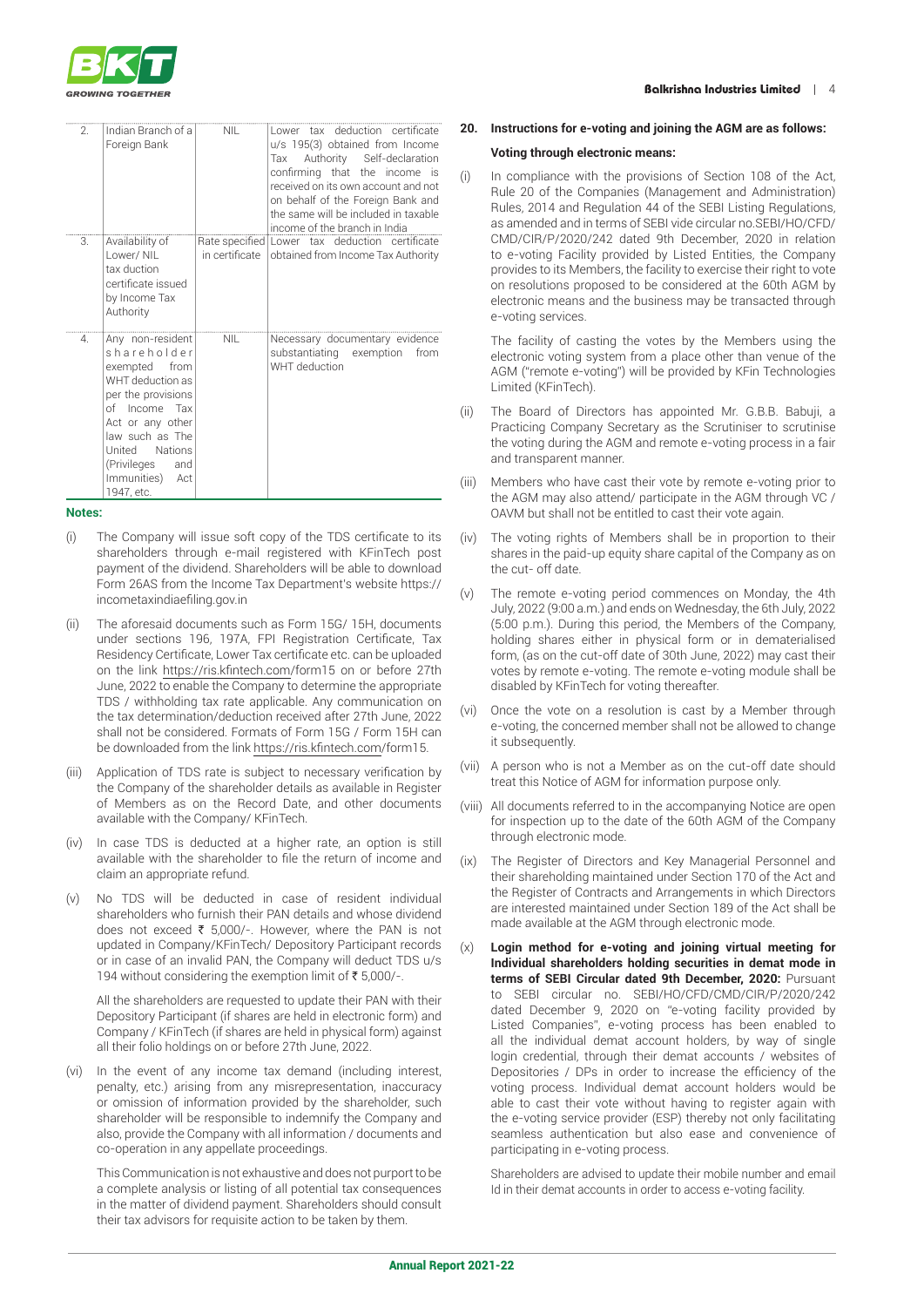#### 5 | **Balkrishna Industries Limited**

#### **(a) Login method for Individual shareholders holding securities in demat mode is given below:**

| <b>Type of Member</b> | Login Method |                                                                                                              |  |  |
|-----------------------|--------------|--------------------------------------------------------------------------------------------------------------|--|--|
| Individual<br>Members | A)           | <b>Existing Internet-based Demat Account Statement</b><br>("IDeAS") facility Users:                          |  |  |
| holding equity        | i)           | Visit<br>the<br>e-services<br>website<br>of<br>NSDL                                                          |  |  |
| shares in demat       |              | https://eservices.nsdl.com<br>either on<br>personal<br>a                                                     |  |  |
| mode with <b>NSDL</b> |              | computer or on a mobile.                                                                                     |  |  |
|                       | ii)          | On the e-services home page click on the "Beneficial                                                         |  |  |
|                       |              | Owner" icon under "Login" which is available under<br>'IDeAS' section. Thereafter enter the existing user id |  |  |
|                       |              | and password.                                                                                                |  |  |
|                       | iii)         | After successful authentication, Members will be                                                             |  |  |
|                       |              | able to see e-voting services under 'Value Added                                                             |  |  |
|                       |              | Services'. Please click on "Access to e-voting" under                                                        |  |  |
|                       |              | e-voting services, after which the e-voting page will be                                                     |  |  |
|                       |              | displayed.                                                                                                   |  |  |
|                       | iv)          | Click on Company name or e-voting service provider<br>i.e. KFinTech.                                         |  |  |
|                       | v)           | Members will be re-directed to KFinTech's website for                                                        |  |  |
|                       |              | casting their vote during the remote e-voting period                                                         |  |  |
|                       |              | and voting during the AGM.                                                                                   |  |  |
|                       | B)           | Users not registered under IDeAS e-Services:                                                                 |  |  |
|                       | i)           | Visit https://eservices.nsdl.com for registering.                                                            |  |  |
|                       | ii)          | "Register Online for IDeAS Portal" or<br>Select                                                              |  |  |
|                       |              | https://eservices.nsdl.com/SecureWeb/<br>click<br>at                                                         |  |  |
|                       |              | IdeasDirectReg.jsp.                                                                                          |  |  |
|                       | C)           | By visiting the e-voting website of NSDL:                                                                    |  |  |
|                       | i)           | Visit the e-voting website of NSDL https://www.                                                              |  |  |
|                       |              | evoting.nsdl.com/.                                                                                           |  |  |
|                       | ii)          | Once the home page of e-voting system is launched,<br>click on the icon "Login" which is available under     |  |  |
|                       |              | 'Shareholder / Member' section. A new screen will                                                            |  |  |
|                       |              | open.                                                                                                        |  |  |
|                       | iii)         | Members will have to enter their User ID (i.e. the                                                           |  |  |
|                       |              | sixteen digit demat account number held with NSDL),                                                          |  |  |
|                       |              | Password / OTP and a Verification Code as shown on                                                           |  |  |
|                       |              | the screen.                                                                                                  |  |  |
|                       | iv)          | After successful authentication, Members will be                                                             |  |  |
|                       |              | redirected to NSDL Depository site wherein they can<br>see e-voting page.                                    |  |  |
|                       | v)           | Click on company or e-voting service provider name i.e.                                                      |  |  |
|                       |              | KFinTech after which the Member will be redirected to                                                        |  |  |
|                       |              | e-voting service provider website for casting their vote                                                     |  |  |
|                       |              | during the remote e-voting period and voting during                                                          |  |  |
|                       |              | the AGM.                                                                                                     |  |  |
|                       | vi)          | Members can also download the NSDL Mobile App                                                                |  |  |
|                       |              | "NSDL Speed-e" facility by scanning the QR code<br>mentioned below for seamless voting experience.           |  |  |
|                       |              | <b>NSDL Mobile App is available on</b>                                                                       |  |  |
|                       |              | Google Play<br>App Store                                                                                     |  |  |
|                       |              |                                                                                                              |  |  |
|                       |              |                                                                                                              |  |  |
|                       |              |                                                                                                              |  |  |
|                       |              |                                                                                                              |  |  |
|                       |              |                                                                                                              |  |  |
|                       |              |                                                                                                              |  |  |
| Individual            | A)           | <b>Existing user who have opted for Electronic Access</b>                                                    |  |  |
| <b>Members</b>        |              | To Securities Information ("Easi / Easiest") facility:                                                       |  |  |
| holding equity        | i)           | Visit https://web.cdslindia.com/myeasi/home/login                                                            |  |  |
| shares in demat       |              | or www.cdslindia.com                                                                                         |  |  |
| mode with CDSL (ii)   |              | Click on New System Myeasi.                                                                                  |  |  |
|                       | iii)<br>iv)  | Login to MyEasi option under quick login.<br>Login with the registered user ID and password.                 |  |  |
|                       | v)           | Members will be able to view the e-voting Menu.                                                              |  |  |
|                       | vi)          | The Menu will have links of KFinTech e-voting                                                                |  |  |
|                       |              | portal and will be redirected to the e-voting page                                                           |  |  |
|                       |              | of KFinTech to cast their vote without any further                                                           |  |  |
|                       |              | authentication.                                                                                              |  |  |
|                       | B)           | Users who have not opted for Easi/Easiest:                                                                   |  |  |
|                       | i)           | Visit https://web.cdslindia.com/myeasi/Registration/                                                         |  |  |
|                       |              |                                                                                                              |  |  |
|                       |              | EasiRegistration for registering.                                                                            |  |  |
|                       | ii)          | Proceed to complete registration using the DP ID,                                                            |  |  |
|                       |              | Client ID (BO ID), etc.                                                                                      |  |  |
|                       | iii)         | After successful registration, please follow the steps<br>given in point no. 1 above to cast your vote.      |  |  |

| <b>Type of Member</b>                                                                                                          | <b>Login Method</b>                                                                                                                                                                                                                                                                                                                                                                                                                                                                                                                                                                                                                                                                              |
|--------------------------------------------------------------------------------------------------------------------------------|--------------------------------------------------------------------------------------------------------------------------------------------------------------------------------------------------------------------------------------------------------------------------------------------------------------------------------------------------------------------------------------------------------------------------------------------------------------------------------------------------------------------------------------------------------------------------------------------------------------------------------------------------------------------------------------------------|
|                                                                                                                                | C)<br>By visiting the e-voting website of CDSL:<br>Visit www.cdslindia.com<br>i)<br>$\overline{ii}$<br>Provide demat Account Number and PAN<br>System will authenticate user by sending OTP on<br>iii)<br>registered mobile and email as recorded in the demat<br>Account.<br>After successful authentication, please enter the<br>iv)<br>e-voting module of CDSL. Click on the e-voting link<br>available against the name of the Company, or select<br><b>KFinTech</b><br>v)<br>Members will be re-directed to the e-voting page<br>of KFinTech to cast their vote without any further<br>authentication.                                                                                      |
| Individual<br>Members<br>(holding equity<br>shares<br>in demat mode)<br>logging<br>through their<br>depository<br>participants | Members can also login using the login credentials of<br>i)<br>their demat account through their DP registered with<br>the Depositories for e-voting facility.<br>Once logged-in, Members will be able to view e-voting<br>ii)<br>option.<br>Upon clicking on e-voting option, Members will<br>iii)<br>be redirected to the NSDL / CDSL website after<br>successful authentication, wherein they will be able to<br>view the e-voting feature.<br>Click on options available against Company's name<br>iv)<br>or KFinTech<br>v)<br>Members will be redirected to e-voting website of<br>KFinTech for casting their vote during the remote<br>e-voting period without any further authentication. |

Important note: Members who are unable to retrieve User ID / Password are advised to use Forgot user ID and Forgot Password option available at respective websites

Helpdesk for Individual Members holding equity shares in demat mode for any technical issues related to login through NSDL/CDSL:

| <b>Members facing any technical</b>     | <b>Members facing any technical</b>                                       |  |
|-----------------------------------------|---------------------------------------------------------------------------|--|
| issue – NSDL                            | issue - CDSL                                                              |  |
| Members facing any technical issue      | Members facing any technical issue                                        |  |
| in login can contact NSDL helpdesk      | in login can contact CDSL helpdesk                                        |  |
| by sending a request at evoting@nsdl.   | by sending a request at helpdesk.                                         |  |
| co.in or call on toll free number: 1800 | evoting@cdslindia.com or contact on                                       |  |
| 1020 990 and 1800 224 430               | 022-23058738 or 022-23058542-43                                           |  |
|                                         | (b) I gain mothod for romato a vating for Momboro other than Individual's |  |

#### **(b) Login method for remote e-voting for Members other than Individual's holding shares in demat mode and Members holding equity shares in physical mode.**

- (I) Members whose email IDs are registered with the Company / Depository Participants, will receive an email from KFinTech which will include details of e-voting Event Number (EVEN), USER ID and Password. They will have to follow the following process:
	- i. Launch internet browser by typing the URL: https:// emeetings. kfintech.com/
	- ii. Enter the login credentials (i.e. User ID and password). In case of physical folio, User ID will be EVEN (E-Voting Event Number) followed by folio number. In case of Demat account, User ID will be your DP ID and Client ID. However, if a Member is registered with KFinTech for e-voting, they can use their existing User ID and password for casting the vote.
	- iii. After entering these details appropriately, click on "LOGIN"
	- iv. Members will now reach password change Menu wherein they are required to mandatorily change the password. The new password shall comprise of minimum 8 characters with at least one upper case (A- Z), one lower case (a-z), one numeric value (0-9) and a special character (@,#,\$, etc.,). The system will prompt the Member to change their password and update their contact details viz. mobile number, email ID etc. on first login. Members may also enter a secret question and answer of their choice to retrieve their password in case they forget it. It is strongly recommended that Members do not share their password with any other person and that they take utmost care to keep their password confidential.
	- v. Members would need to login again with the new credentials.
	- vi. On successful login, the system will prompt the Member to select the E-voting Event Number for Balkrishna Industries Limited.
	- vii. On the voting page, enter the number of shares (which represents the number of votes) as on the Cut-off Date under "FOR/AGAINST" or alternatively, a Member may partially enter any number in "FOR" and partially "AGAINST" but the total number in "FOR/AGAINST" taken together shall not exceed the total shareholding of the shareholder as on the cut-off date. A Member may also choose the option ABSTAIN. If a Member does not indicate either "FOR" or "AGAINST" it will be treated as "ABSTAIN" and the shares held will not be counted under either head.
	- viii. Members holding multiple folios / demat accounts shall choose the voting process separately for each folio / demat account.

**Statutory Reports**

**Statutory Reports**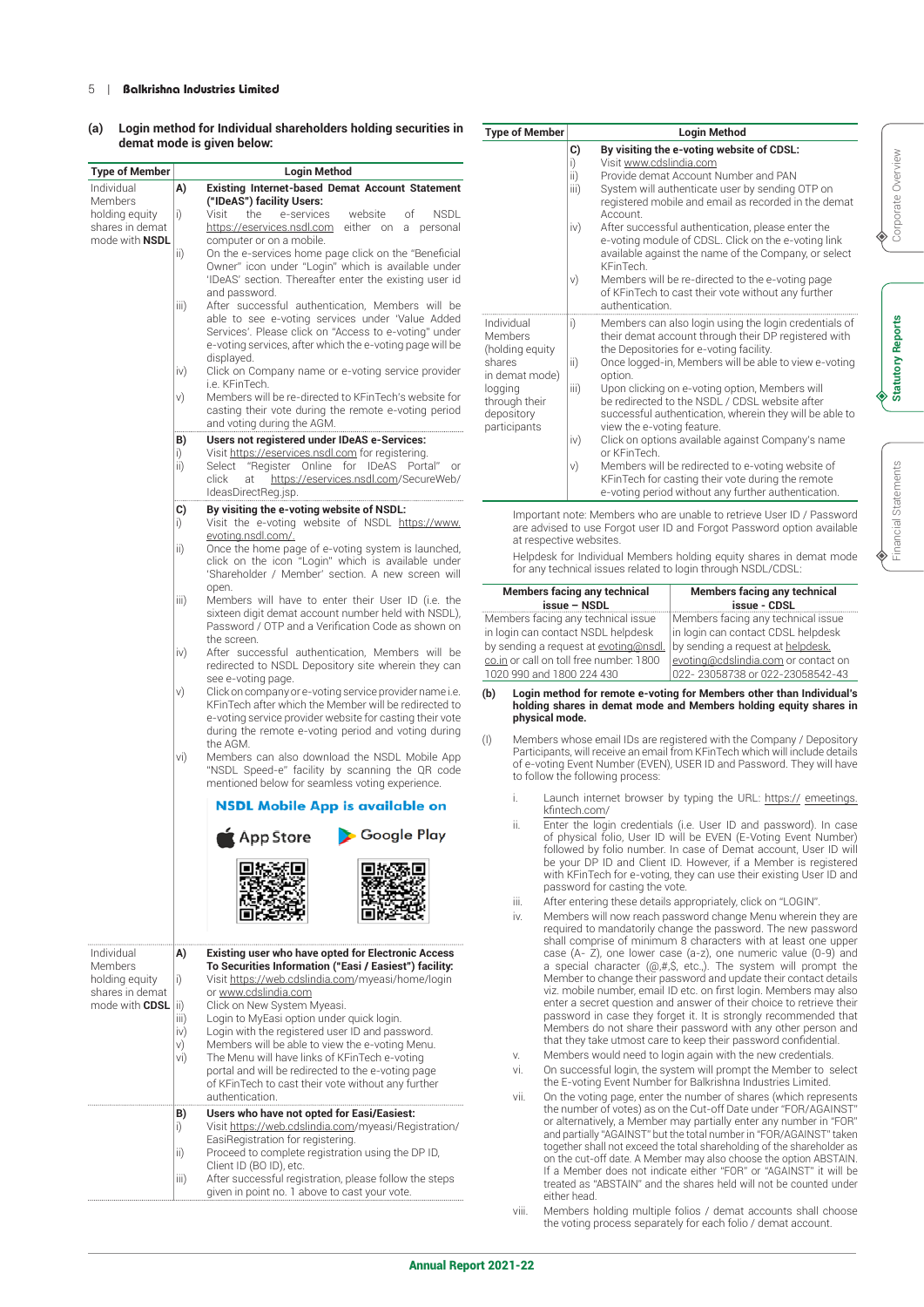

- ix. Voting has to be done for each item of the notice separately. In case a Member does not desire to cast their vote on any specific item, it will be treated as abstained.
- x. A Member may then cast their vote by selecting an appropriate option and click on "Submit".
- xi. A confirmation box will be displayed. Click "OK" to confirm else "CANCEL" to modify. Once a Member has voted on the resolution (s), they will not be allowed to modify their vote. During the voting period, Members can login any number of times till they have voted on the Resolution(s).
- (II) Members whose email IDs are not registered with the Company/ Depository Participants and consequently the Annual Report, Notice of AGM and e-voting instructions cannot be serviced, will have to follow the following process:
	- i. Members who have not registered their email address, thereby not being in receipt of the Annual Report, Notice of AGM and e-voting instructions, may temporarily get their email address and mobile number submitted with KFinTech by following the below steps:
		- (a) Visit the link: https://ris.kfintech.com/clientservices/ mobilereg/mobileemailreg.aspx.
		- (b) Select the company name i.e. Balkrishna Industries Limited
		- (c) (Select the Holding type from the drop down i.e. NSDL/ CDSL/Physical
		- (d) Enter DP ID Client ID (in case shares are held in electronic form)/Physical Folio No. (in case shares are held in physical form) and PAN
		- (e) If PAN details are not available in the system, the system will prompt to upload a self-attested copy of the PAN card for updating records
		- (f) In case shares are held in physical form and PAN is not available in the records, please enter any one of the Share Certificate No. in respect of the shares held by you.
		- (g) Enter the email address and mobile number.
		- (h) System will validate DP ID Client ID/Folio number and PAN/share certificate number, as the case may be, and send OTP at the registered mobile number as well as email address for validation.
		- (i) Enter the OTPs received by SMS and email to complete the validation process. OTP will be valid for 5 minutes only.
		- (j) The Notice and e-voting instructions along with the User ID and Password will be sent on the email address updated by the member.
		- (k) Please note that in case the shares are held in demat form, the above facility is only for temporary registration of email address for receipt of the Notice and the e-voting instructions along with the User ID and Password. Such members will have to register their email address with their DPs permanently, so that all communications are received by them in electronic form.
	- ii. Members are requested to follow the process as guided to capture the email address and mobile number for receiving the soft copy of the AGM Notice and e-voting instructions along with the User ID and Password. In case of any queries, Members may write to einward.ris@kfintech.com / shares@bkt-tires.com.
	- iii. Alternatively, Members may send an e-mail request at the email id einward.ris@kfintech.com / shares@bkt-tires.com along with scanned copy of the request letter, duly signed, providing their email address, mobile number, self-attested PAN copy and Client Master copy in case of electronic folio and copy of share certificate in case of physical folio for sending the Annual report, Notice of AGM and the e-voting instructions.
	- iv. After receiving the e-voting instructions, please follow all the above steps to cast your vote by electronic means.
	- v. In case of any queries/grievances, you may refer the Frequently Asked Questions (FAQs) for Members and e-voting User Manual available at the 'download' section of https://evoting.kfintech.com or call KFin on 1800 309 4001 (toll free).
- xi. Instructions for Members for attending the AGM:
	- Members will be able to attend the AGM through VC / OAVM platform provided by KFinTech. Members may access the same at https://emeetings.kfintech.com by using the e-voting login credentials provided in the email received from the Company / KFinTech.
	- ii. After logging in, click on the Video Conference tab and select the EVEN of the Company
	- iii. Click on the video symbol and accept the meeting etiquettes to join the meeting. Please note that Members who do not have the user id and password for e-voting or have forgotten the same may retrieve them by following the remote e-voting instructions mentioned above.
- xii. Voting at the Annual General Meeting:
	- i. The 'Vote Now Thumb sign' on the left hand corner of the video screen shall be activated upon instructions of the Chairman during the AGM proceedings. Members shall click on the same to take them to the "Insta-poll" page and Members to click on the "Instapoll" icon to reach the resolution page and follow the instructions to vote on the resolutions.
	- ii. Those Members who are present in the Meeting through VC and have not cast their vote on resolutions through remote e-voting, can vote through Insta-poll at the Meeting. Members who have already cast their votes by remote e-voting are eligible to attend the Meeting. However, those Members are not entitled to cast their vote again at the Meeting.
	- iii. Please note that the members who do not have the User ID and Password for e-voting or have forgotten the User ID and Password may retrieve the same by following the remote e-voting instructions mentioned above.
	- iv. Facility of joining the AGM through VC/OAVM shall opened 30 (thirty) minutes before the time scheduled for the AGM and shall be kept open throughout the proceedings of the AGM. This does not include large members/shareholders (members/ shareholders holding 2% or more shareholding), Promoters, Institutional Investors, Directors, Key Managerial Personnel, the Chairpersons of the Audit Committee, Nomination and Remuneration Committee and Stakeholders' Relationship Committee, Statutory Auditors, etc. who are allowed to attend the AGM without any restrictions.
	- v. Members will be allowed to attend the AGM through VC/ OAVM on first come first served basis.
	- vi. Members will be required to allow "camera" and use internet with a good speed to avoid any disturbance during the meeting.
	- vii. Please note that participants connecting from mobile devices or tablets or through laptop connecting via mobile hotspot may experience Audio/Video loss due to fluctuation in their respective network. It is therefore recommended to use stable Wi-Fi or LAN Connection to mitigate any kind of aforesaid Glitches.
	- viii. AGM Questions prior to e-AGM: Members who would like to express their views/ask questions during the meeting may log into https://emeetings.kfintech.com and click on "Post your Questions". Thereafter, the members may post their queries/views in the window provided by mentioning the name, demat account number/ folio number, email id, mobile number. "Post your Questions" link shall commence from Monday, the 4th July, 2022 at 9.00 a.m. and shall close on Tuesday, the 5th July, 2022 at 5.00 p.m.
	- Speaker Registration during e-AGM session: Members who would like to express their views or ask questions during the AGM may register themselves by logging on to https://emeetings.kfintech. com and clicking on "Speaker Registration". You would have to mention the demat account number/folio number, city, email id, mobile number and then click on submit. The speaker registration shall commence on Monday, the 4th July, 2022 at 9.00 a.m. and shall close on Tuesday, the 5th July, 2022 at 5.00 p.m. The Company reserves the rights to restrict the number of speakers depending on availability of time for the AGM.
	- x. Members attending the AGM through VC/OAVM shall be reckoned for the purpose of quorum under Section 103 of the Act.
- xiii. Contact details for addressing e-voting grievances:

Mr. Rajesh K Patro, Manager, M/s KFin Technologies Limited, Selenium Tower B, Plot 31-32, Gachibowli, Financial District, Nanakramguda, Hyderabad 500 032 Phone No.: + 91 40 67161630 Toll-free No.: 1800-572-4001 E-mail: einward.ris@kfintech.com / shares@bkt-tires.com.

- 21. The Scrutiniser shall, immediately after the conclusion of voting at the AGM, first count the votes cast during the AGM, thereafter unblock the votes cast through remote e-voting and make, not later than two working days of conclusion of the AGM, a consolidated Scrutiniser's Report of the total votes cast in favour or against, if any, to the Chairman or a person authorised by him in writing, who shall countersign the same.
- 22. The voting result declared along with the report of the Scrutiniser shall be placed on the website of the Company, viz., www.bkt-tires.com. and on the website of KFinTech https://evoting.kfintech.com. immediately after the declaration of result by the Chairman or by a person duly authorised. The results shall also be immediately forwarded to BSE Limited and National Stock Exchange of India Limited, where the equity shares of the Company are listed.
- 23. Subject to receipt of requisite number of votes, the resolutions as stated in this Notice shall be deemed to have been passed on the date of the AGM i.e., 7th July, 2022.

By order of Board of Directors **For Balkrishna Industries Limited**

**VIPUL SHAH** Place : Mumbai Director & Company Secretary Dated: 13th May, 2022 DIN: 05199526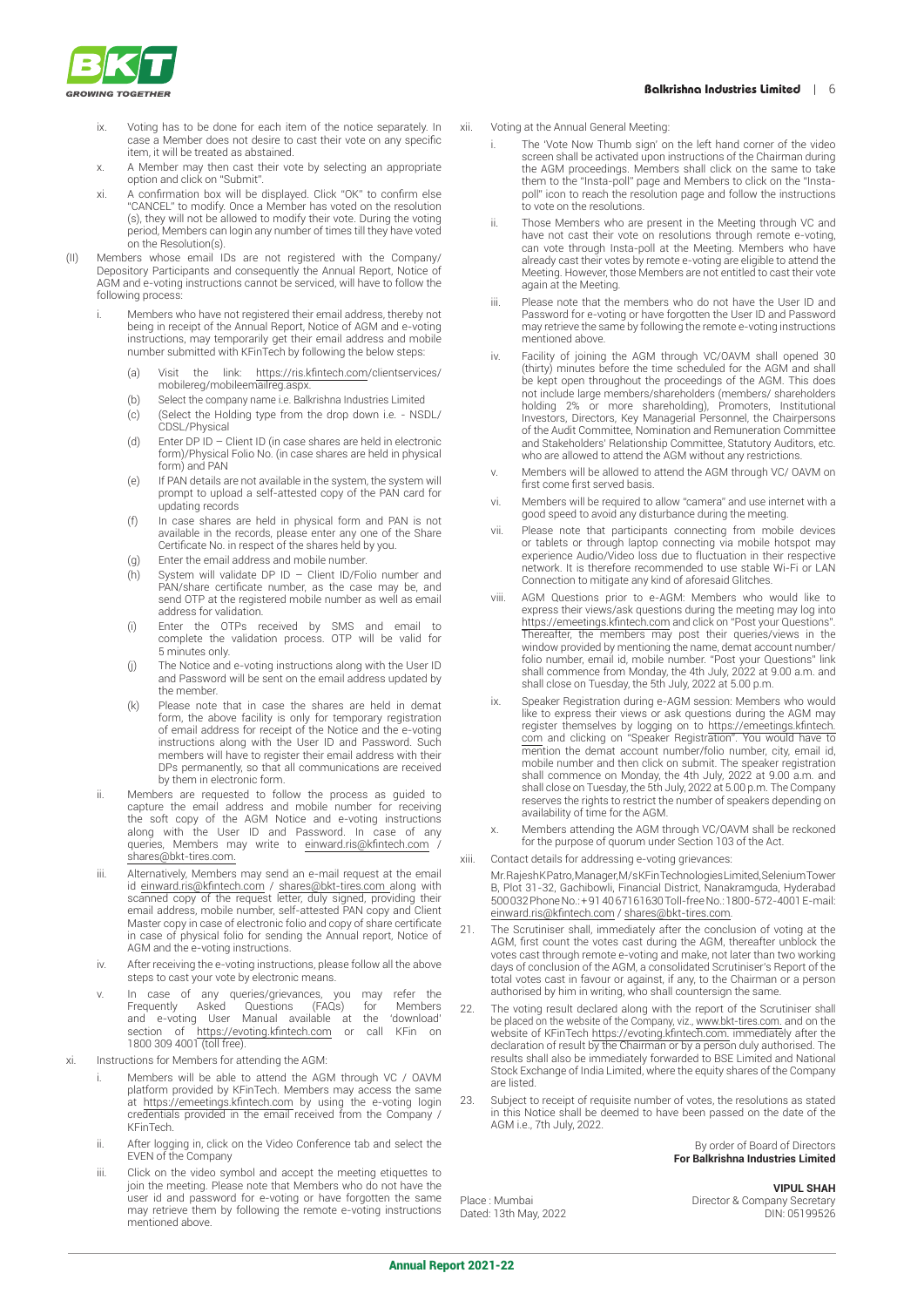# **STATEMENT PURSUANT TO SECTION 102(1) OF THE COMPANIES ACT, 2013 (''the Act")**

**The following Statement set out all material fact relating to the Special Business mentioned in the accompanying Notice:**

# **ITEM NO. 4**

The Members of the Company at its 55th Annual General Meeting (AGM) held on 9th September, 2017 had approved appointment of M/s. N G Thakrar & Co., Chartered Accountants (Firm Registration No. 110907W) as Statutory Auditors of the Company for the term of five consecutive years from conclusion of 55th Annual General Meeting (AGM) to conclusion of 60th Annual General Meeting (AGM). The term of Statutory Auditors M/s. N G Thakrar & Co., Chartered Accountants end at the conclusion of 60th AGM. Hence they would be retiring at the conclusion of 60th AGM. M/s. N G Thakrar & Co., have expressed their intention not to seek reappointment as Statutory Auditor of the Company on conclusion of their present term.

Based on the recommendation of the Audit Committee, the Board of Directors at its Meeting held on 13th May, 2022 had approved appointment of M/s. Jayantilal Thakkar & Co., Chartered Accountants (Registration No. 104133W), as Statutory Auditors of the Company for a term of five consecutive years from the conclusion of the 60th AGM till the conclusion of the 65th AGM, in place of retiring Auditors M/s. N G Thakrar & Co., Chartered Accountants (Firm Registration No. 110907W), subject to the approval of the Members of the Company in ensuing AGM.

After evaluating all proposals and considering various factors such as independence, industry experience, technical skills, geographical presence, audit team, audit quality reports, etc., M/s. Jayantilal Thakkar & Co has been recommended to be appointed as the Statutory Auditors of the Company.

M/s. Jayantilal Thakkar & Co., is a firm of Chartered Accountants registered with the Institute of Chartered Accountants of India and was founded in 1933 and the firm is engaged in Taxation and Audit, Consultancy & Advisory Services relating to Foreign Exchange Management Act (FEMA) and International Taxation to its clients.

The terms of appointment of M/s. Jayantilal Thakkar & Co. cover statutory audit of standalone financial statements and consolidated financial statements in accordance with Companies Act, 2013, financial results in accordance with SEBI (Listing Obligations and Disclosure Requirements) and other verification and certification requirements as per various regulatory guidelines.

Pursuant to Section 139 of the Companies Act, 2013 and the rules framed thereunder, the Company has received written consent from M/s. Jayantilal Thakkar & Co and a certificate that they satisfy the criteria provided under Section 141 of the Companies Act, 2013 and that the appointment, if made, shall be in accordance with the applicable provisions of the Act and rules framed thereunder, As required under the SEBI (Listing Obligations and Disclosure Requirements) Regulations, 2015, M/s. Jayantilal Thakkar & Co, has confirmed that they hold a valid certificate issued by the Peer Review Board of ICAI.

The audit fee payable to M/s. Jayantilal Thakkar & Co., Chartered Accountants, amounts in aggregate to  $\bar{\xi}$  60 Lakhs, plus reimbursement of out-of-pocket expenses plus taxes as applicable.

None of the Directors or Key Managerial Personnel or their relatives are in any way concerned or interested financially or otherwise in the proposed resolution as set out in the Notice.

The Board recommends passing of the Ordinary Resolution, as set out at Item No. 4 of this Notice, for approval of the members.

### **ITEM NO.5**

Mr. Pannkaj Ghadiali was appointed as Independent Director on the Board of the Company with effect from 8th November, 2017 for the first term of five consecutive years in accordance with the provisions of Sections 149, 152 & Schedule IV of the Companies Act, 2013 read with the Companies (Appointment and Qualification of Directors) Rules, 2014 and all other applicable provisions. His current term as an Independent Director of the Company ends on 7th November, 2022.

The Nomination & Remuneration Committee ("NRC"), has recommended re-appointment of Mr. Pannkaj Ghadiali, as Independent Director for a second term of 5 (five) consecutive years. Based on the performance evaluation and recommendation of the NRC, and considering the skills, background, experience, knowledge and contributions made by Mr. Pannkaj Ghadiali during his tenure as an Independent Director of the Company, the Board believes that his continued association as an Independent Director on the Board of the Company would be of immense benefit to the Company. Therefore, it is proposed to re-appoint Mr. Pannkaj Ghadiali as an Independent Director of the Company, not liable to retire by rotation and to hold office for a second term of 5 (five) consecutive years with effect from 8th November, 2022.

Section 149(10) of the Act provides that an Independent Director shall hold office for a term of up to five (5) consecutive years on the Board of the Company, and shall be eligible for re-appointment on passing of a special resolution by the Company and disclosure of such appointment in its Board's report. Further, Section 149(11) of the Act provides that an Independent Director may hold office for up to two consecutive terms.

Mr. Pannkaj Ghadiali has provided his consent to act as Director and declaration of independence certifying that he meets all the criteria of independence as prescribed under the Act, and SEBI (Listing Obligations and Disclosure Requirements) Regulations, 2015 ("SEBI Listing Regulations") and is not disqualified from being re-appointed as a director in terms of Section 164 of the Act, nor debarred from holding the office of director by virtue of any SEBI order or any other such authority. In the opinion of the Board, he has fulfilled the conditions for re-appointment as Independent Director and is independent of the Management.

The Company has received a notice in writing under the provisions of Section 160 of the Act, from a member proposing candidature of Mr. Pannkaj Ghadiali for the office of Independent Director.

The brief profile of Mr. Pannkaj Ghadiali, in terms of Regulation 36 of the SEBI Listing Regulations and the Secretarial Standards on General Meetings ("SS-2") issued by the Institute of Company Secretaries of India ("ICSI"), is annexed to this Notice.

A copy of the draft letter of appointment, setting out the terms and conditions of his appointment is available for inspection by the members at the Registered Office of the Company and the same is also available on the website of the Company at www.bkt-tires.com.

Mr. Pannkaj Ghadiali does not hold any equity shares of the Company, including on a beneficial basis for any other person and is not related to any of the Directors or Key Managerial Personnel of the Company.

Except Mr. Pannkaj Ghadiali and his relatives, none of the Directors, Key Managerial Personnel of the Company or their relatives are in any way, concerned or interested, financially or otherwise, in the said Resolution.